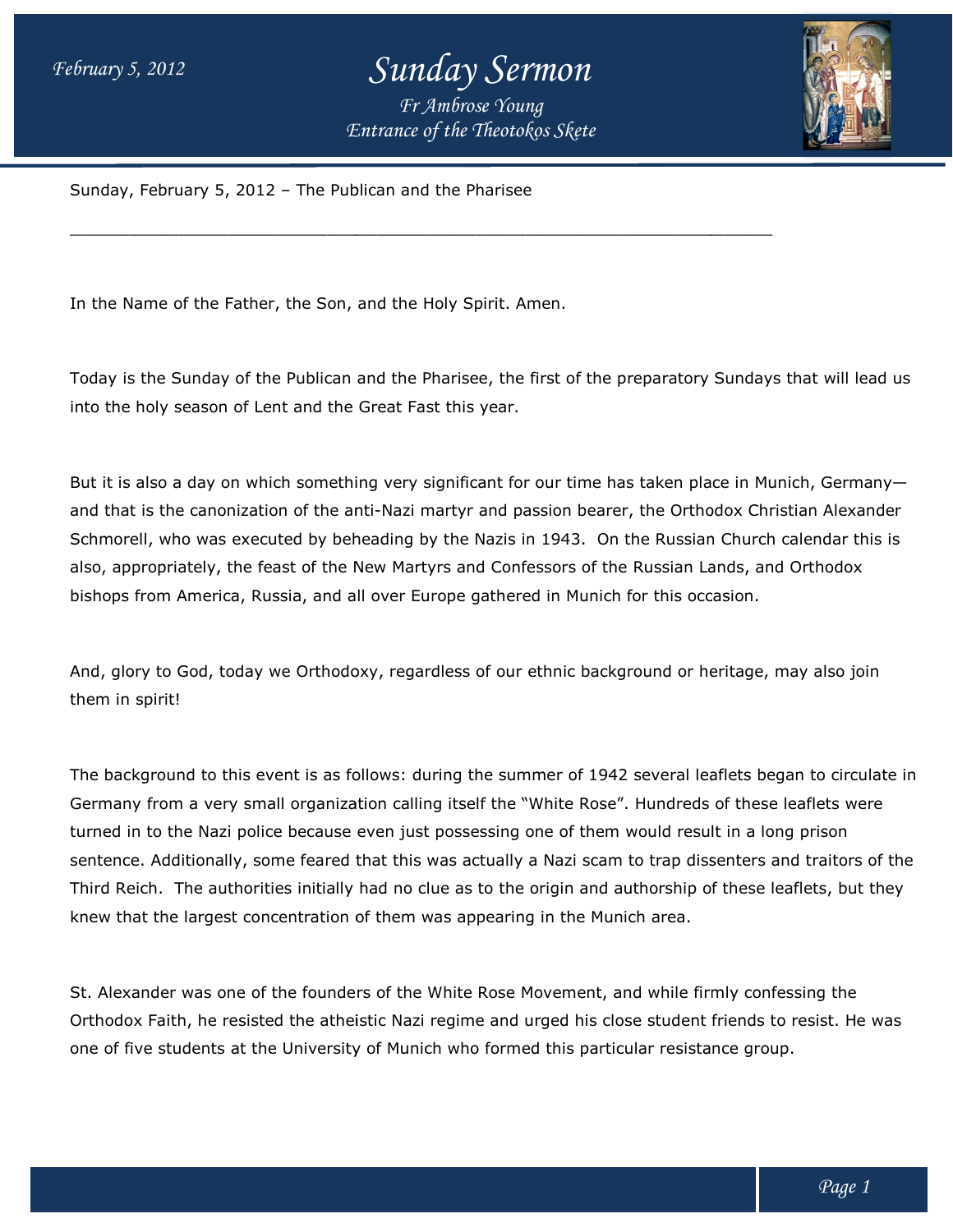

This group was inspired by sermons (which, needless to say, were not reported in the German press) given This group was inspired by sermons (which, needless to say, were not reported in the German press) give<br>by the Catholic bishop of Munster, August von Galen, who denounced Aryan racism and the Nazi program by the Catholic bishop of Munster, August von Galen, who denounced Aryan racism and the Nazi p<br>of extermination of Jews, gypsies, homosexuals, various Christian dissidents, and other so-called "undesirables." The Gestapo immediately put this good bishop under house arrest, but not daring to imprison him. However, after the war it was discovered that Hitler had placed Bishop von Galen on a list of those to be exterminated at the close of the war. desirables." The Gestapo immediately put this good bishop under house arrest, but not daring to<br>prison him. However, after the war it was discovered that Hitler had placed Bishop von Galen on a l<br>se to be exterminated at t

As the Orthodox writer, Jim Forest, has written: the White Rose Movement envisioned something very "simple but daring: publication of a series of anti publish and widely distribute six leaflets advocating active resistance by the German people to Nazi publish and widely distribute six leaflets advocating active resistance by the German people to Nazi<br>oppression and tyranny. Rejecting fascism and militarism, the White Rose called for a federated Europe "simple but daring: publication of a series of anti-Nazi leaflets...Once launched, the group managed to<br>publish and widely distribute six leaflets advocating active resistance by the German people to Nazi<br>oppression and ty others]... The White Rose also carried out a night-time action of writing anti-Nazi slogans on walls such as 'Freedom' and 'Down with Hitler' as well as a white swastika with a red slash running through it.

"In less than a year, all the principal participants in the group plus many collaborators had been identified, `Freedom' and `Down with Hitler' as well as a white swastika with a red slash running through it.<br>``In less than a year, all the principal participants in the group plus many collaborators had been identified,<br>arrested and Germans, but it is internationally known." arrested and executed, but their memory lives on. Today not only has the White Rose become important to<br>Germans, but it is internationally known."<br>Alexander Schmorell's father, a medical doctor, was born in Germany but rai

Germans, but it is internationally known."<br>Alexander Schmorell's father, a medical doctor, was born in Germany but raised in Russia. Alexander's<br>mother was the daughter of a Russian Orthodox priest, and she died when he w father married a German woman. In 1921 the family fled Russia and the Communists and moved to mother was the daughter of a Russian Orthodox priest, and she died when he was two, after which his<br>father married a German woman. In 1921 the family fled Russia and the Communists and moved to<br>Munich, Germany. Alexander considered himself to be both Russian and German in culture and upbringing. His family and German friends always called him by his nickname, "Shurik".

As was the case with all young men at that time, after high school he was drafted into the Reich Labor Service and then the Wehrmacht—the Nazi army. Somehow or other he had managed not to take the oath of loyalty to Adolf Hitler, but of course this meant that he was already a marked man. his mandatory military service, St. Alexander began medic al time that a political and religious awakening took place within his heart and soul, causing him to join other was the case with all young men at that time, after high school he was drafted into the Reich Labor<br>vice and then the Wehrmacht—the Nazi army. Somehow or other he had managed not to take the oat<br>oyalty to Adolf Hitler, but And then, following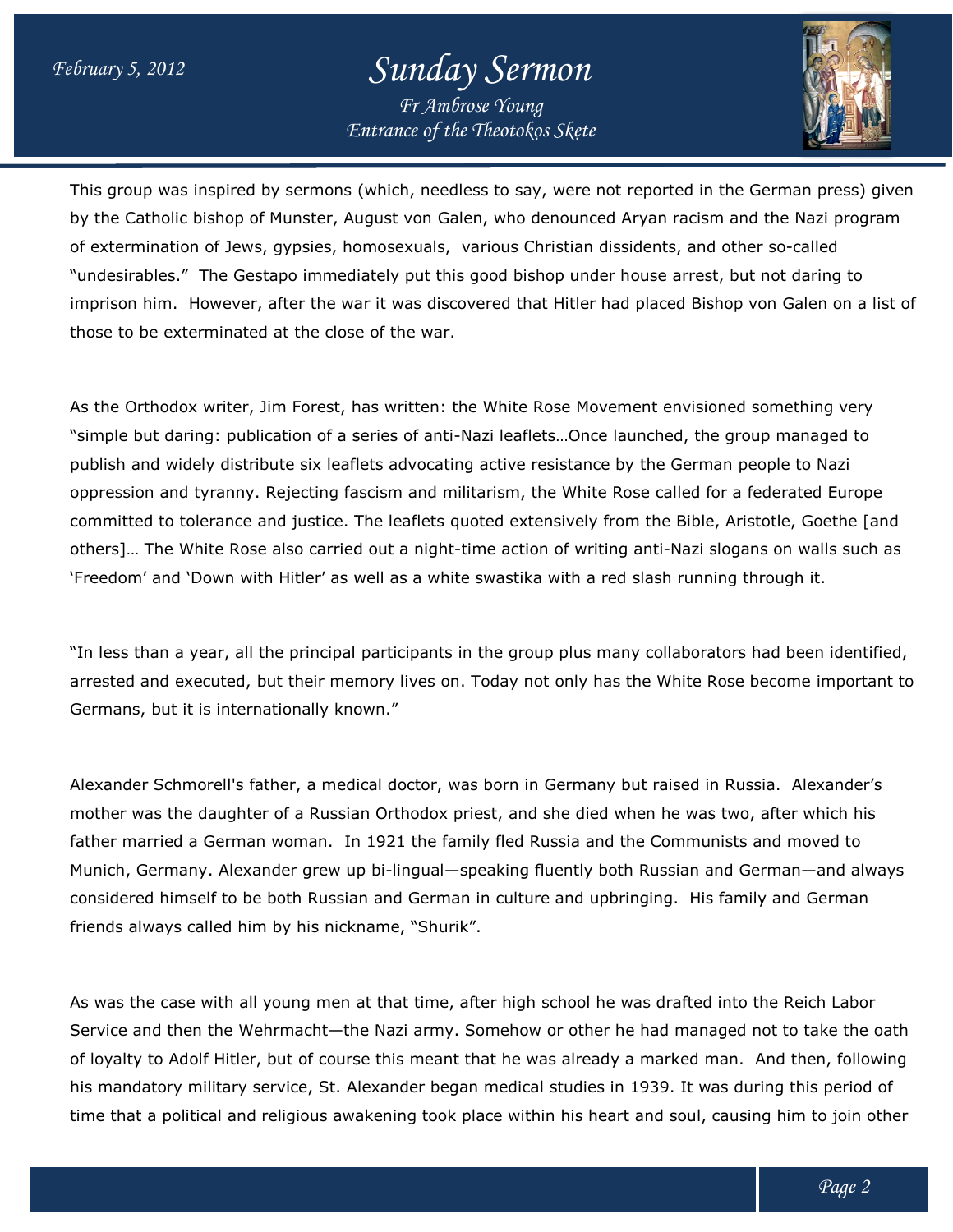

like-minded students in quietly founding the White Rose Movement. Although he was required to serve as a combat medic on the Eastern Front in 1942, he strongly opposed the Nazi treatment of enemy soldiers. Everything he saw and witnessed was a constant reproach to his conscience. a combat medic on the Eastern Front in 1942, he strongly opposed the Nazi treatment of enemy soldiers.<br>Everything he saw and witnessed was a constant reproach to his conscience.<br>After the appearance of the anti-Nazi leafle

to Switzerland, using a forged passport, but was identified and arrested in an air raid shelter on February to Switzerland, using a forged passport, but was identified and arrested in an air raid shelter on February<br>24, 1943. Tried and sentenced to death on April 19 of that year in the so-called People's Court, his judge, an ultra-Nazi, had screamed "Traitor!" at him. During his imprisonment he wrote letters to console his family and assure them that he was completely at peace with God and with his fate, and not fearing death in any way or regretting anything he had done. Thus, on the following July 13, at the age of only 25, he was guillotined in Munich at the Stadelheim Prison. He was truly a Witness in very dark times. The kind of in any way or regretting anything he had done. Thus, on the following July 13, at the age of only 25, he<br>was guillotined in Munich at the Stadelheim Prison. He was truly a Witness in very dark times. The kind<br>witness we n Orthodox Church. ultra-Nazi, had screamed "Traitor!" at him. During his imprisonment he wrote letters to console his<br>nily and assure them that he was completely at peace with God and with his fate, and not fearing dea<br>any way or regretting

Even though living in Germany and a German citizen, Alexander had always remained a devout and observant member of the Orthodox Church, attending the liturgy regularly. His friends remembered that he always had a Bible with him and often spoken in glowing terms of his admiration and love for Orthodoxy. witness we need today in our country and in our degenerate culture and in our very feeble and weak<br>Orthodox Church.<br>Even though living in Germany and a German citizen, Alexander had always remained a devout and<br>observant m

In one of the subversive leaflets St. Alexander helped to author and secretly distribute we find these words: "Everywhere and at all times demons have been lurking in the dark, waiting for the moment when man is weak, when of his own volition he leaves his place in the order of Creation as founded for him by God in freedom, when he yields to the force of evil, separates himself from the powers of a higher order, and after voluntarily taking the first step, he is driven on to the next and the next at a furiously accelerating rate." man is weak, when of his own volition he leaves his place in the order of Creation as founded for him by God in freedom, when he yields to the force of evil, separates himself from the powers of a higher order, and after v lurking in the dark, waiting for the moment whei<br>in the order of Creation as founded for him by<br>ates himself from the powers of a higher order,

Brothers and sisters, are these not words for us to ponder in our own times, too?

After his beheading, St. Alexander was buried just outside the Prison; at the end of the war the American After his beheading, St. Alexander was buried just outside the Prison; at the end of the war the American<br>army constructed a military base next to this cemetery. The base was closed in the mid-1990's and all of army constructed a military base next to this cemetery. The base was closed in the mid-1990's and all of<br>the buildings reverted to the German government. But, as it happened, and certainly by God's providence,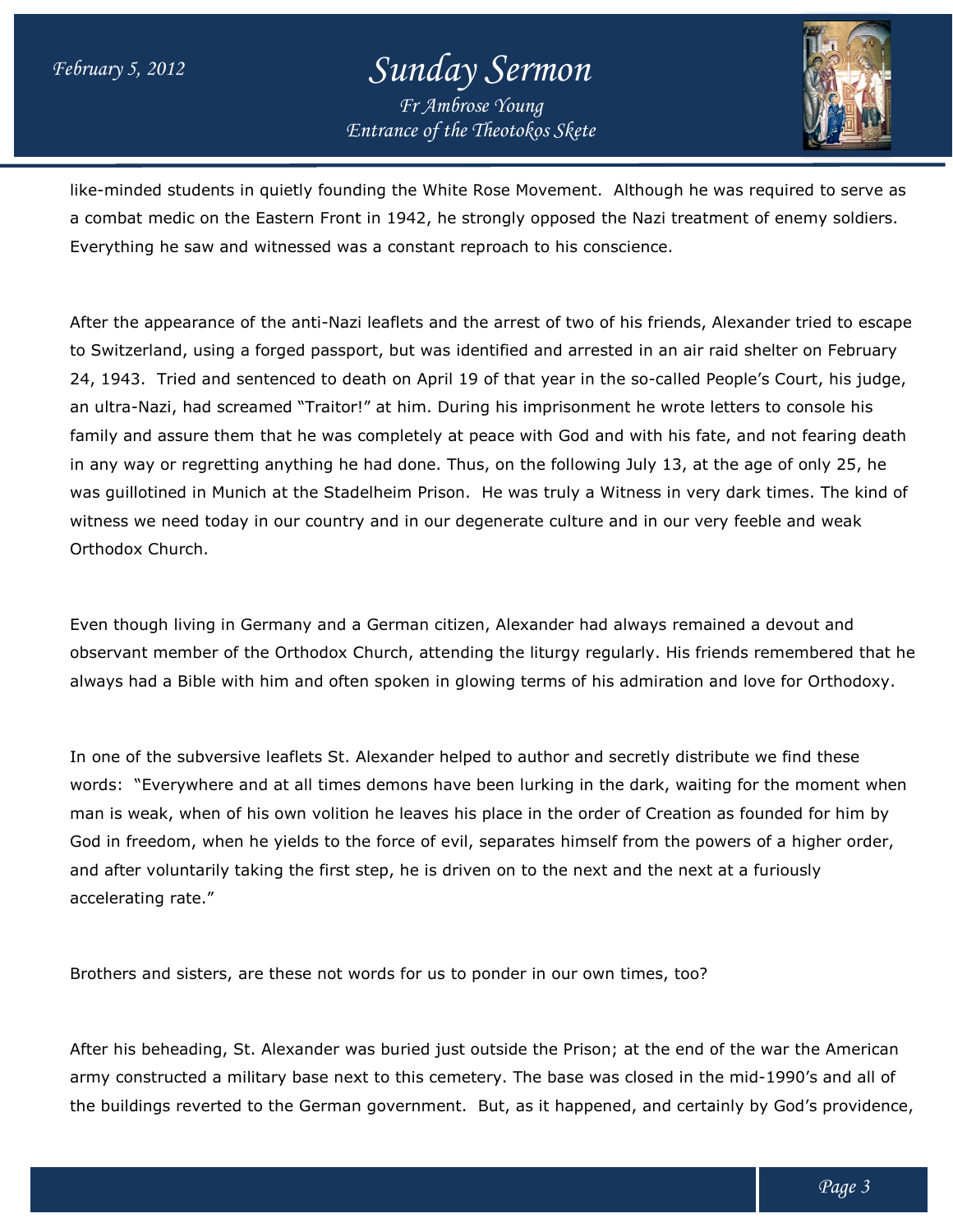

the Russian Orthodox community in Munich was searching for a building to use for their church, and they<br>found it here, right across the street from where this martyr is buried! found it here, right across the street from where this martyr is buried!

There are still a few people alive today, although of course very, very old, who remember well St. Alexander and are able to speak of him and testify to his Christian courage and his devotion to holy Orthodoxy. They remind us, and all young people today, that Alexander was "just" a college student, like Orthodoxy. They remind us, and all young people today, that Alexander was "just" a college student,<br>so many today. *Yet* he obeyed the voice of his conscience, *even unto death*. These acquaintances of Alexander do not think of him as a "hero", however, but as something at once less than that, and yet more than that, because of his radiantly shining faith which, according to letters he wrote from prison, deepened day by day. Speaking of his approaching execution he wrote, for instance, "This difficult 'misfortune' was necessary, to put me on the right road, and therefore was no misfortune at all.... What did I know until now about belief, about a true and deep belief, about the truth, the last and only truth, about God?" In the last about belief, about a true and deep belief, about the truth, the last and only truth, about God?" In the last<br>letter, written the day of his death, he told his family, "Never forget God!!" Just before he was taken to the guillotine, he told his lawyer, "I'm convinced that my life has to end now, early as it seems, because I have guillotine, he told his lawyer, "I'm convinced that my life has to end now, early a<br>fulfilled my life's mission. I wouldn't know what else I have to do on this earth." I "hero", however, but as something at once less than that, and yet more<br>shining faith which, according to letters he wrote from prison, deepened<br>paching execution he wrote, for instance, "This difficult 'misfortune' was<br>r therefore was no misfortune at all.... What did I know unt<br>bout the truth, the last and only truth, about God?" In the<br>is family, "Never forget God!!" Just before he was taken<br>that my life has to end now, early as it seems

In our culture of abject relativism and subjectivism, we seem to have lost track of even the very concept of "truth", of absolute truth, and that this "truth" is the Lord Jesus Christ, who is "the way, the truth, and the life." ct relativism and subjectivism, we seem to have lost track of even the very concept of<br>uth, and that this "truth" is the Lord Jesus Christ, who is "the way, the truth, and the<br>written by the members of the White Rose, we f

In one of the leaflets written by the members of the White Rose, we find this appeal to the German people: "We will not shut up, we are your bad conscience. The White Rose will not leave you in peace. *Freedom and honor!* For ten long years, Hitler and his friends have sickened us with their overuse and misuse of these two wonderful German words, squeezing all meaning out of them, as only amateurs can, casting a nation's highest values before swine ... Germany's name will be forever dishonored if German youth does not finally rise up, in vengeance and atonement, to destroy its tormentors and establish a Europe. Fellow Students! The eyes of the German people are on us!" will not shut up, we are your bad conscience. The White Rose will not leave you in peace. *Freedom*<br>honor! For ten long years, Hitler and his friends have sickened us with their overuse and misuse of<br>ie two wonderful Germa

But, as we know, neither the German people nor their youth rose up, and inevitably, relentlessly, the "Gotterdammerung" of the German folk occurred, according to the divine providence of God. eyes of the German people are on us!"<br>German people nor their youth rose up, and<br>rman folk occurred, according to the divine